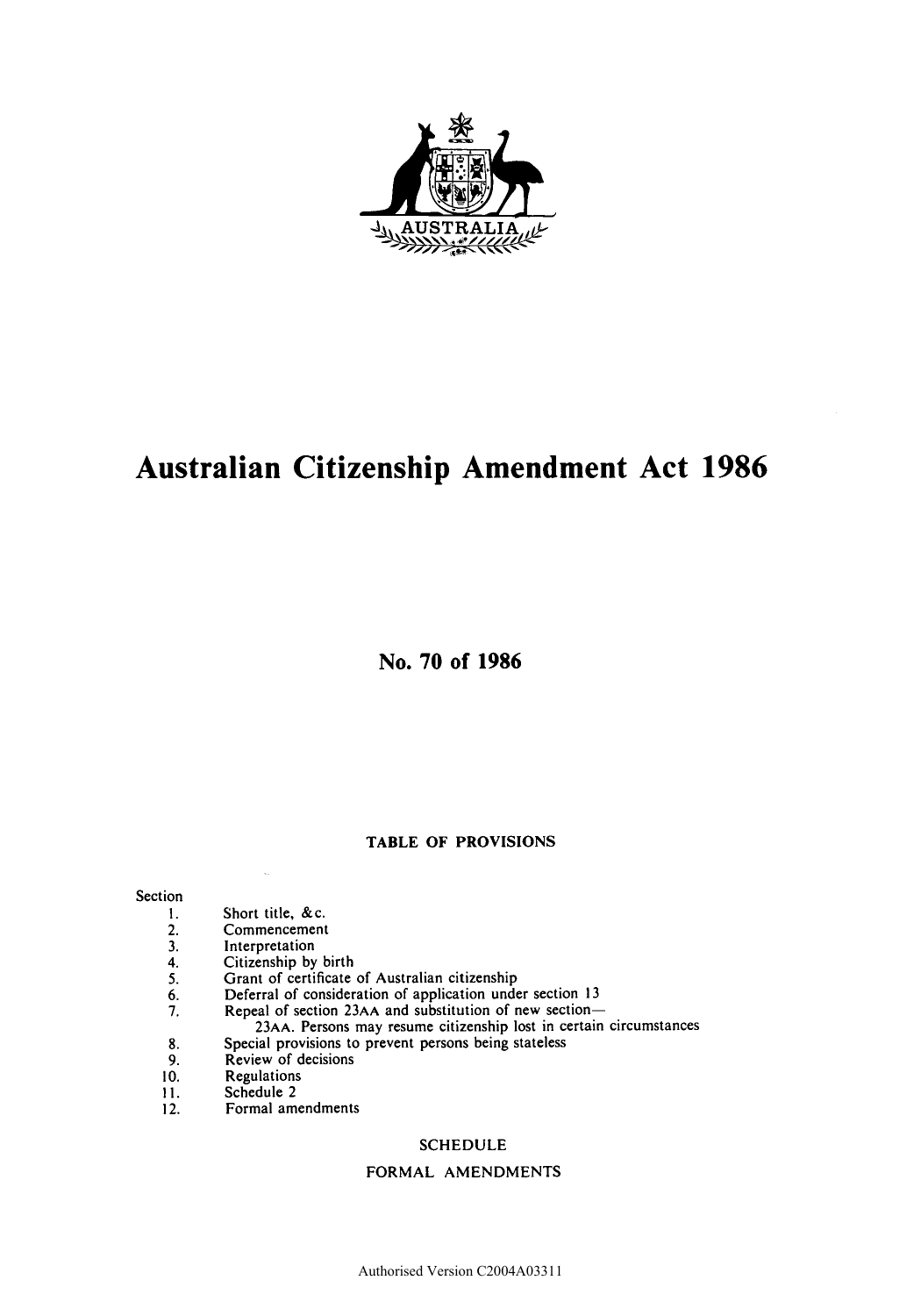

# **Australian Citizenship Amendment Act 1986**

**N o . 70 of 1986** 

# **An Act to make provision in relation to Australian citizenship**

*[Assented to 24 June 1986}* 

BE ENACTED by the Queen, and the Senate and the House of Representatives of the Commonwealth of Australia, as follows:

# **Short title, &c.**

**1. (1)** This Act may be cited as the *Australian Citizenship Amendment Act 1986.* 

**(2)** The *Australian Citizenship Act 1948*<sup>1</sup> is in this Act referred to as the Principal Act.

# **Commencement**

**2.** This Act shall come into operation on a day to be fixed by Proclamation.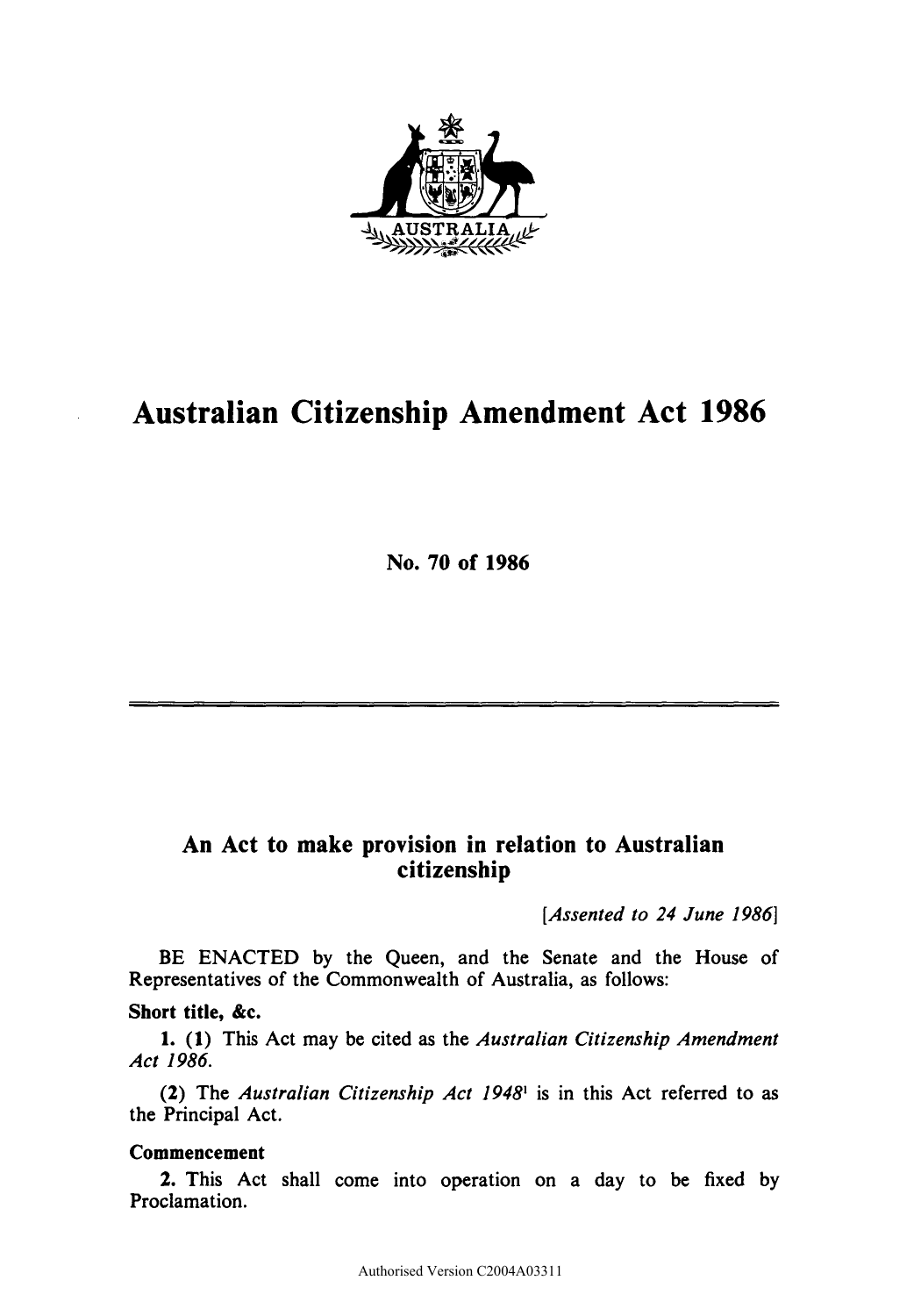# **Interpretation**

3. Section 5 of the Principal Act is amended by omitting paragraph (3) (aa) and substituting the following paragraph:

- "(b) a person who, when a child, was found abandoned in Australia shall, unless and until the contrary is proved, be deemed—
	- (i) to have been born in Australia;
	- (ii) if born on or after 26 January 1949 and before 6 May 1966—to have been, at the time of birth, a person to whom sub-section 10 (2) of this Act, as in force at that time, did not apply;
	- (iii) if born on or after 6 May 1966 and before the day on which the *Australian Citizenship Amendment Act 1986*  comes into operation—to have been, at the time of birth, a person to whom sub-sections 10 (2) and (3) of this Act, as in force at that time, did not apply; and
	- (iv) if born on or after the day on which the *Australian Citizenship Amendment Act 1986* comes into operation to be, at the time of birth, a person to whom paragraph  $10(2)$  (a) of this Act applies and to whom sub-section  $10(3)$  of this Act does not apply;".

### **Citizenship by birth**

**4.** Section 10 of the Principal Act is amended—

(a) by omitting sub-section  $(2)$  and substituting the following subsection:

"(2) Subject to sub-section (3), a person born in Australia after the commencement of the *Australian Citizenship Amendment Act 1986* shall be an Australian citizen by virtue of that birth if and only if—

- (a) a parent of the person was, at the time of the person's birth, an Australian citizen or a permanent resident; or
- (b) the person has, throughout the period of 10 years commencing on the day on which the person was born, been ordinarily resident in Australia.";
- (b) by omitting sub-section (4); and
- (c) by adding at the end the following sub-section:

"(6) A reference in this section to a permanent resident does not include a reference to a person to whom, by virtue of section 8 of the *Migration Act 1958,* Division 1 of Part II of that Act does not apply.".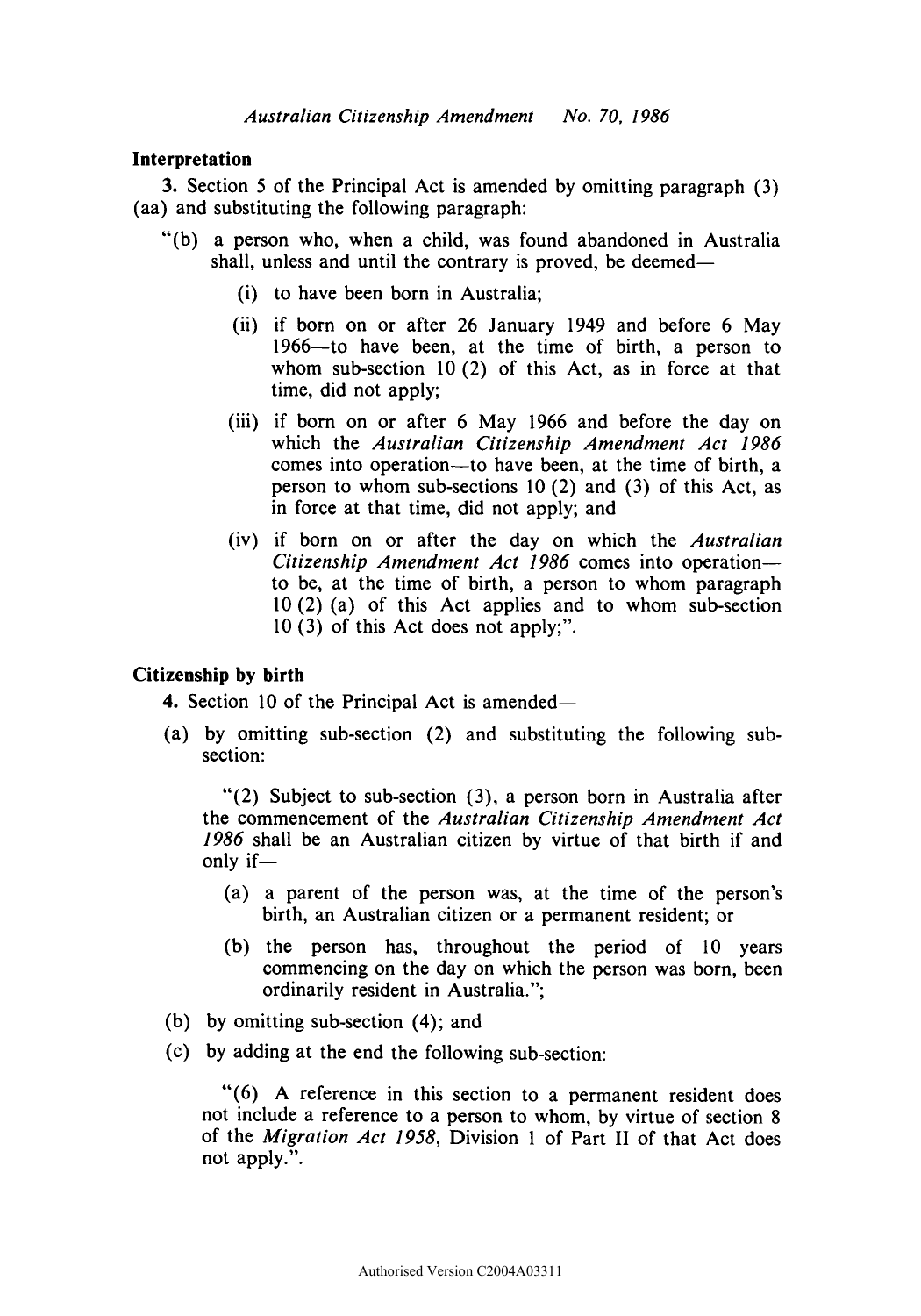# **Grant of certificate of Australian citizenship**

- **5.** Section 13 of the Principal Act is amended—
- (a) by inserting after sub-section (1) the following sub-section:

"(1A) The Minister shall not grant a certificate of Australian citizenship to a person under sub-section (1) at a time when the person is not present in Australia unless—

- (a) the person is a permanent resident; and
- (b) the Minister considers that the person is engaged in activities outside Australia that are beneficial to the interests of Australia.";
- (b) by omitting from sub-sub-paragraph  $(4)$   $(b)$   $(iii)$   $(D)$  "or";
- (c) by adding at the end of paragraph (4) (b) the following word and sub-paragraph:
	- "; or (v) if the Minister considers that an applicant who is a permanent resident was, by reason of an administrative error, not a permanent resident during a period during which the person was present in Australia—treat the period as a period during which the applicant was present in Australia as a permanent resident.";
- (d) by omitting paragraph (11) (g) and substituting the following paragraph:
	- "(g) if the person has ceased to be an Australian citizen—during the period of 12 months commencing on the day on which the person ceased, or last ceased, to be an Australian citizen."; and
- (e) by omitting from sub-section  $(17)$  " $(3)$ ".

# **Deferral of consideration of application under section 13**

**6.** Section 14 of the Principal Act is amended by inserting in subparagraph (1) (b) (i) "(otherwise than by reason of the operation of paragraph 13 (1) (d) or (e))" after "application" (last occurring).

**7. (1)** Section 23AA of the Principal Act is repealed and the following section is substituted:

# **Persons may resume citizenship lost in certain circumstances**

"23AA. (1) Where—

- $(a)$  a person--
	- (i) has done a voluntary and formal act, other than marriage, by virtue of which the person acquired the nationality or citizenship of a country other than Australia; or
	- (ii) has done any act or thing—
		- **( A )** the sole or dominant purpose of which; and
		- **( B)** the effect of which,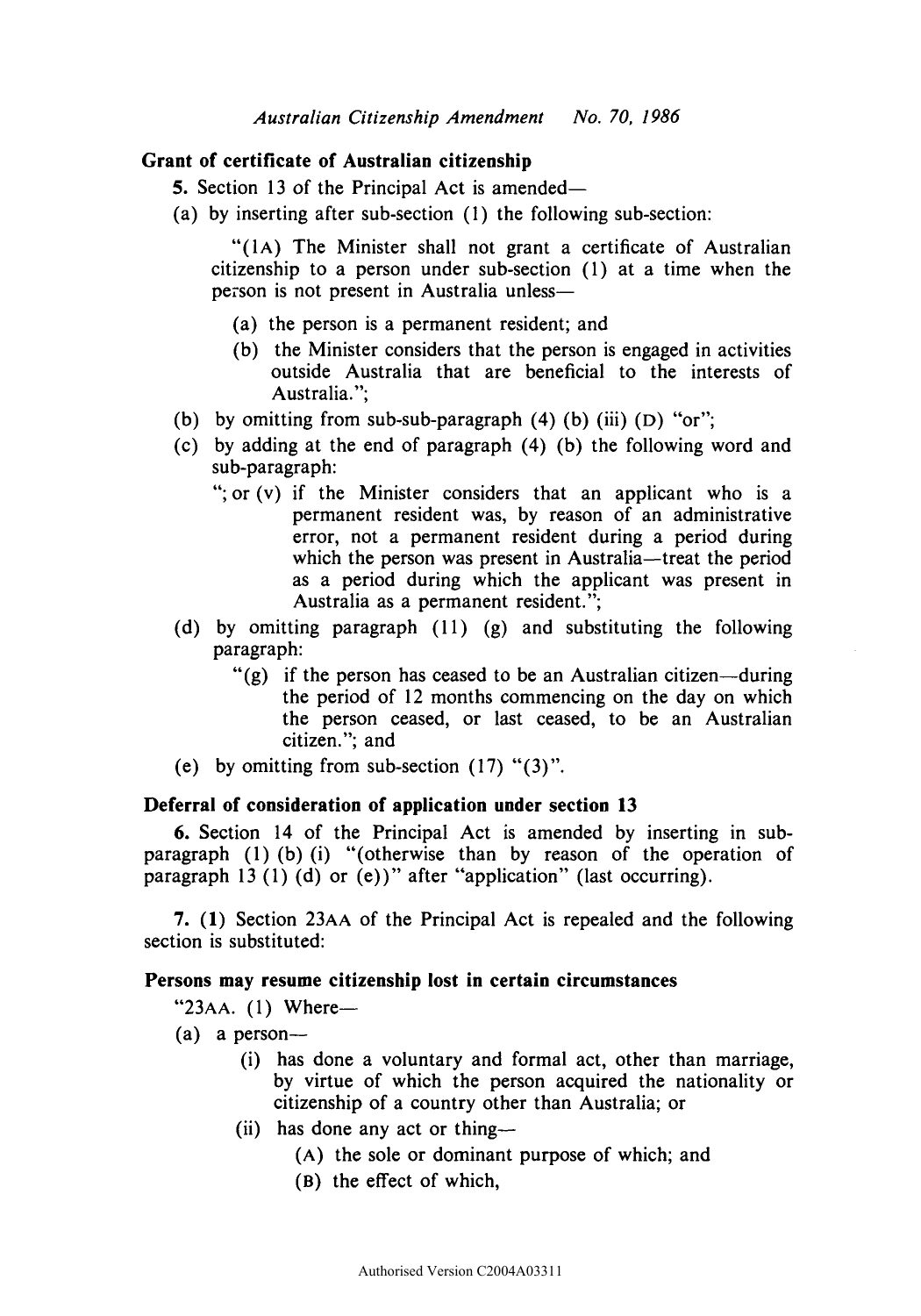was or is to acquire the nationality or citizenship of a foreign country,

being an act or thing that resulted in the person ceasing to be an Australian citizen;

- (b) the person furnishes to the Minister a statement, in writing, to the effect that—
	- (i) if the person had not done the act or thing, the person would have suffered significant hardship or detriment; or
	- (ii) at the time when the person did the act or thing the person did not know that he or she would, as a consequence of doing the act or thing, cease to be an Australian citizen,
	- and also stating that the person—
		- (iii) has been present in Australia (otherwise than as a prohibited immigrant, as a prohibited non-citizen or in contravention of a law of a prescribed territory) for a period of, or for periods amounting in the aggregate to, not less than 2 years;
		- (iv) intends that—
			- **( A )** if the person again becomes an Australian citizen and is residing in Australia at the time when the person so becomes an Australian citizen, the person will continue to reside in Australia after so becoming an Australian citizen; or
			- **( B)** if the person again becomes an Australian citizen and is not residing in Australia at the time when the person so becomes an Australian citizen, the person will commence to reside in Australia after so becoming an Australian citizen and before the expiration of the period of 3 years commencing on the day on which the statement is made; and
			- (v) has maintained a close and continuing association with Australia; and
- (c) the person furnishes to the Minister together with the statement a declaration in the prescribed form that the person wishes to resume Australian citizenship,

the Minister may, in the Minister's discretion, if the Minister is satisfied—

- (d) as to the truth of the matters contained in the statement; and
- (e) in a case where the person has claimed that, if the person had not done the act or thing that resulted in the person ceasing to be an Australian citizen, the person would have suffered hardship or detriment of an economic nature—that the person's circumstances were such as to compel the person to do that act or thing,

register the declaration in the prescribed manner and, upon the registration of the declaration, the person making the declaration again becomes an Australian citizen.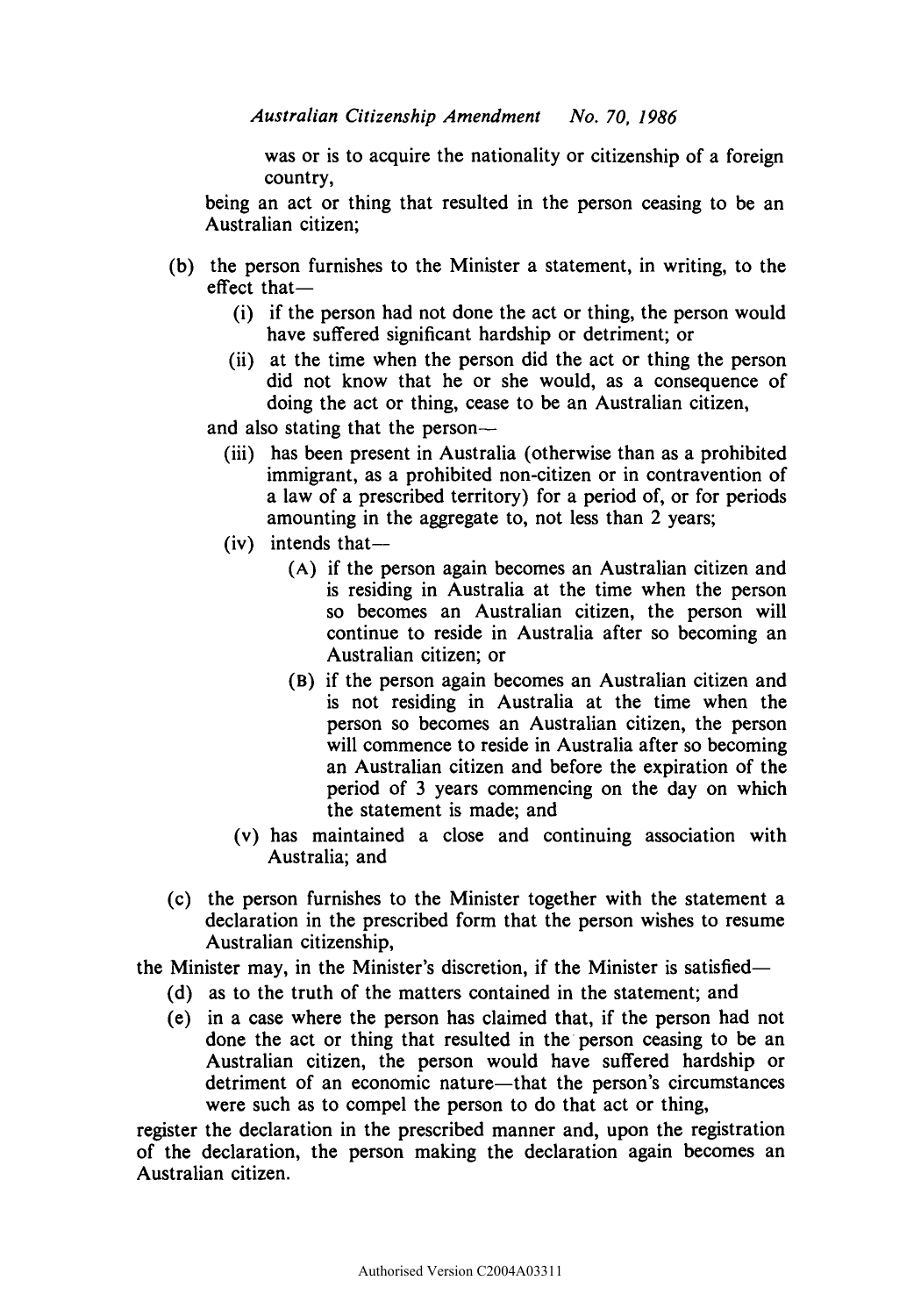"(2) The Minister may, in the Minister's discretion, upon application in accordance with the approved form, include in a declaration registered under sub-section (1), either at the time of registering the declaration or by later amending the declaration, the name of a child—

- (a) who has not attained the age of 18 years;
- (b) of whom the person who made the declaration is a responsible parent; and
- (c) who ceased to be an Australian citizen by reason of the person who made the declaration ceasing to be an Australian citizen,

and, upon the inclusion of the name of the child in the declaration, the child again becomes an Australian citizen.".

**(2)** Notwithstanding the repeal of section 23AA of the Principal Act effected by sub-section (1) of this section—

- (a) regulations made under section 23AA of the Principal Act prescribing the form of a declaration under sub-section 23AA (1) of the Principal Act and in force immediately before the commencement of this section continue in force, after the commencement of this section, as if they had been made for the purpose of prescribing the form of a declaration under sub-section 23AA (1) of the Principal Act as amended by this Act;
- (b) regulations made under sub-section 23AA (2) of the Principal Act prescribing the manner of registering a declaration and in force immediately before the commencement of this section continue in force, after the commencement of this section, as if they had been made for the purpose of prescribing the manner of registering a declaration under section 23AA of the Principal Act as amended by this Act; and
- (c) section 23AA of the Principal Act continues to apply to and in relation to statements and declarations made or furnished before the commencement of this section.

## **Special provisions to prevent persons being stateless**

- **8. (1)** Section 23**D** of the Principal Act is amended—
- (a) by omitting from paragraph (1) (a) "and";
- (b) by inserting after paragraph (1) (b) the following word and paragraph:

"; and (c) is not, and has never been, entitled to acquire the citizenship of a foreign country,"; and

(c) by inserting after sub-section (1) the following sub-section:

"(lA) Where the Minister is satisfied that a person has or had reasonable prospects, at a particular time, of acquiring the citizenship of a foreign country if the person were to apply, or to have applied, at that time for the grant of such citizenship, the person shall be taken, for the purposes of sub-section (1), to be or to have been entitled to acquire the citizenship of that country at that time.".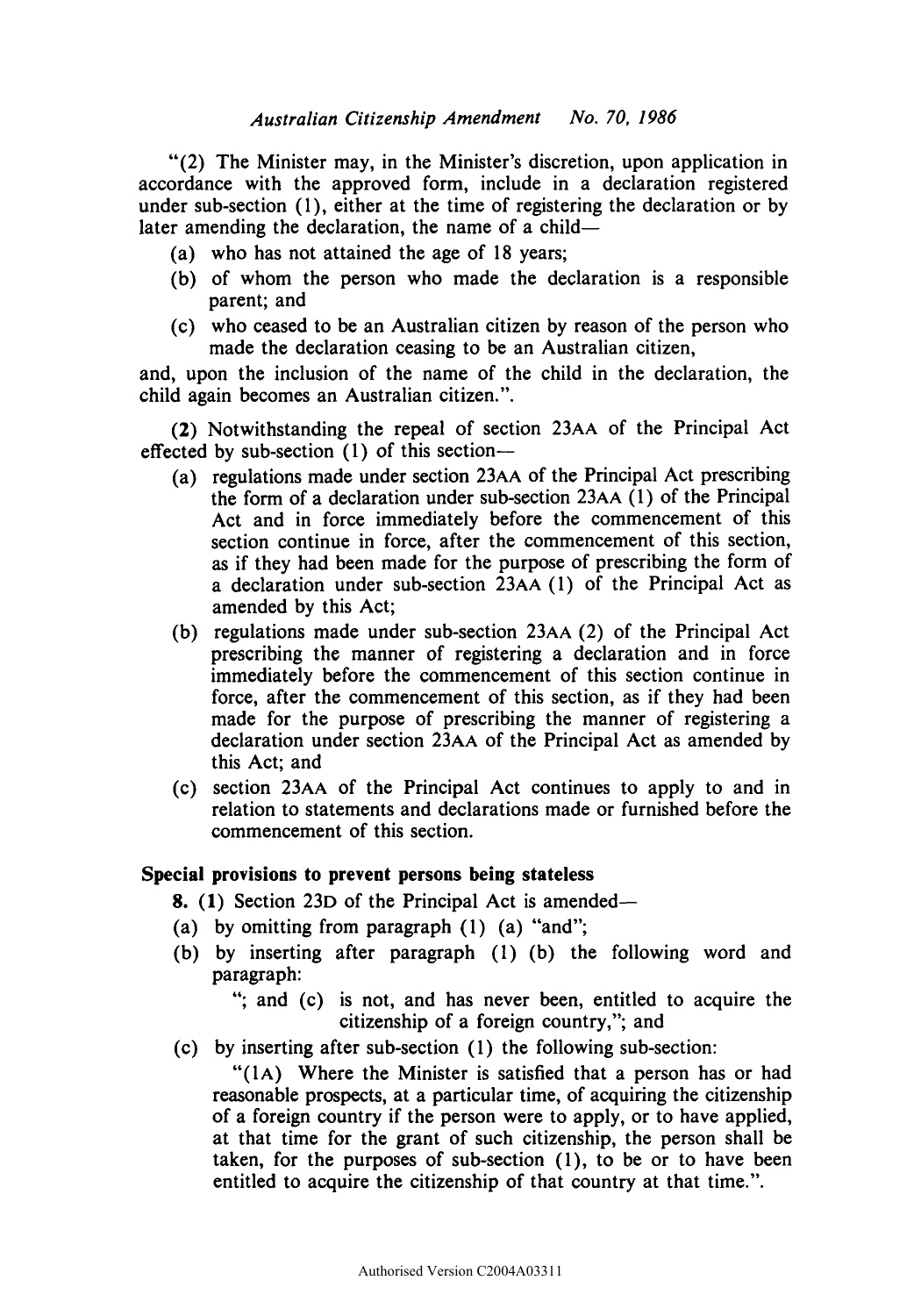**(2)** The amendments made by sub-section (1) do not apply in relation to applications made under sub-section 23D (1) of the *Australian Citizenship Act 1948* before the commencement of this section.

# **Review of decisions**

**9.** Section 52A of the Principal Act is amended—

- (a) by omitting from paragraph (1) (d) "and";
- (b) by omitting from paragraph (1) (e) "(2) refusing to register a declaration" and substituting "(1) refusing to register a declaration or (2) refusing to include the name of a child in a declaration"; and
- (c) by adding at the end of sub-section (1) the following word and paragraph:
	- "; and (f) decisions of the Minister that the Minister is satisfied as to the matters referred to in sub-section 23D (1A).".

# **Regulations**

**10.** Section 53 of the Principal Act is amended by inserting after paragraph (f) the following paragraph:

"(fa) the remission, refund or waiver of fees of a kind referred to in paragraph (f) or the exemption of persons from the payment of such fees:".

# **Schedule 2**

**11.** Schedule 2 to the Principal Act is amended—

- (a) by omitting from the form of the oath of allegiance ", A.B., renouncing all other allegiance,"; and
- (b) by omitting from the form of the affirmation of allegiance ", A.B., renouncing all other allegiance,".

# **Formal amendments**

**12.** The Principal Act is amended as set out in the Schedule to this Act.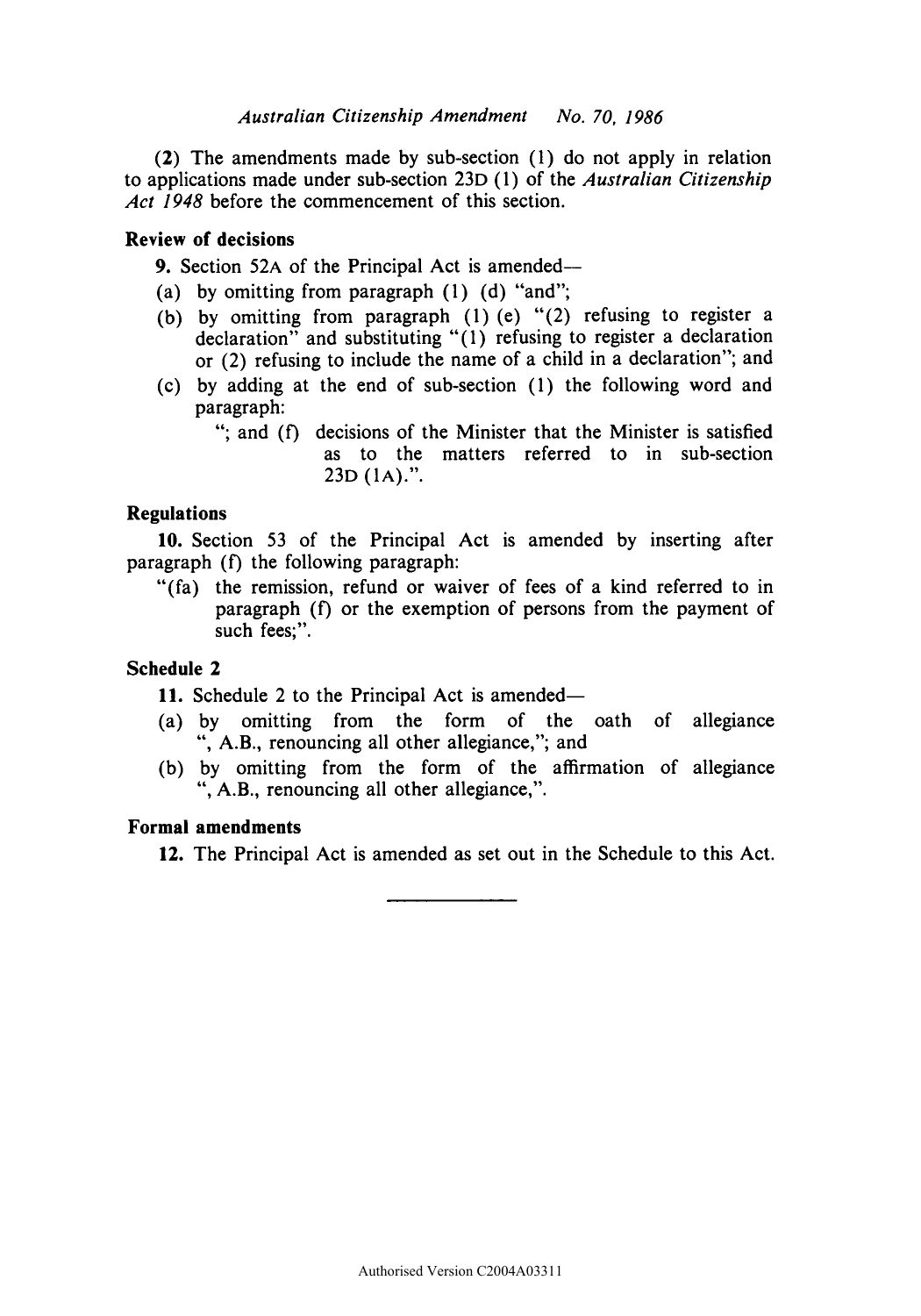# **SCHEDULE** Section 12

#### FORMAL AMENDMENTS

```
Paragraph 5A (1) (d)— 
    Omit "he", substitute "the person".
Sub-section 5 (1) (definition of "prison")— 
   Omit "him", substitute "the person".
Paragraph 5 (3) (c)— 
   Omit "his", substitute "the person's". 
Sub-paragraph 5 (3) (e) (i)— 
   Omit "he has his", substitute "the person has his or her". 
Sub-paragraph 5 (3) (e) (ii)— 
   (a) Insert "or her" after "his".
   (b) Insert "or she" after "he".
Paragraph 5 (3) (e)— 
   Omit "he" (third and fourth occurring), substitute "the person".
Sub-paragraph 5A (1) (a) (i)— 
   Omit "his", substitute "the person's". 
Sub-paragraph 5A (1) (a) (ii)— 
   Omit "he", substitute "the person".
Sub-paragraph 5A (1) (a) (iii)— 
    (a) Omit "he" (first occurring), substitute "the person".
    (b) Insert "or she" after "he" (second and third occurring).
Sub-paragraph 5A (1) (b) (i)— 
   Omit "his", substitute "the person's". 
Sub-paragraph 5A (1) (b) (ii)— 
    Omit "he", substitute "the person".
Sub-paragraph 5A (1) (b) (iii)— 
    (a) Omit "he" (first occurring), substitute "the person".
    (b) Insert "or she" after "he" (second and third occurring).
Sub-paragraph 5A (1) (c) (i)— 
    (a) Omit "his" (wherever occurring), substitute "the person's".
    (b) Insert "or she" after "he" (wherever occurring).
Sub-paragraph 5A (1) (c) (ii)— 
    Omit "his", substitute "the person's".
```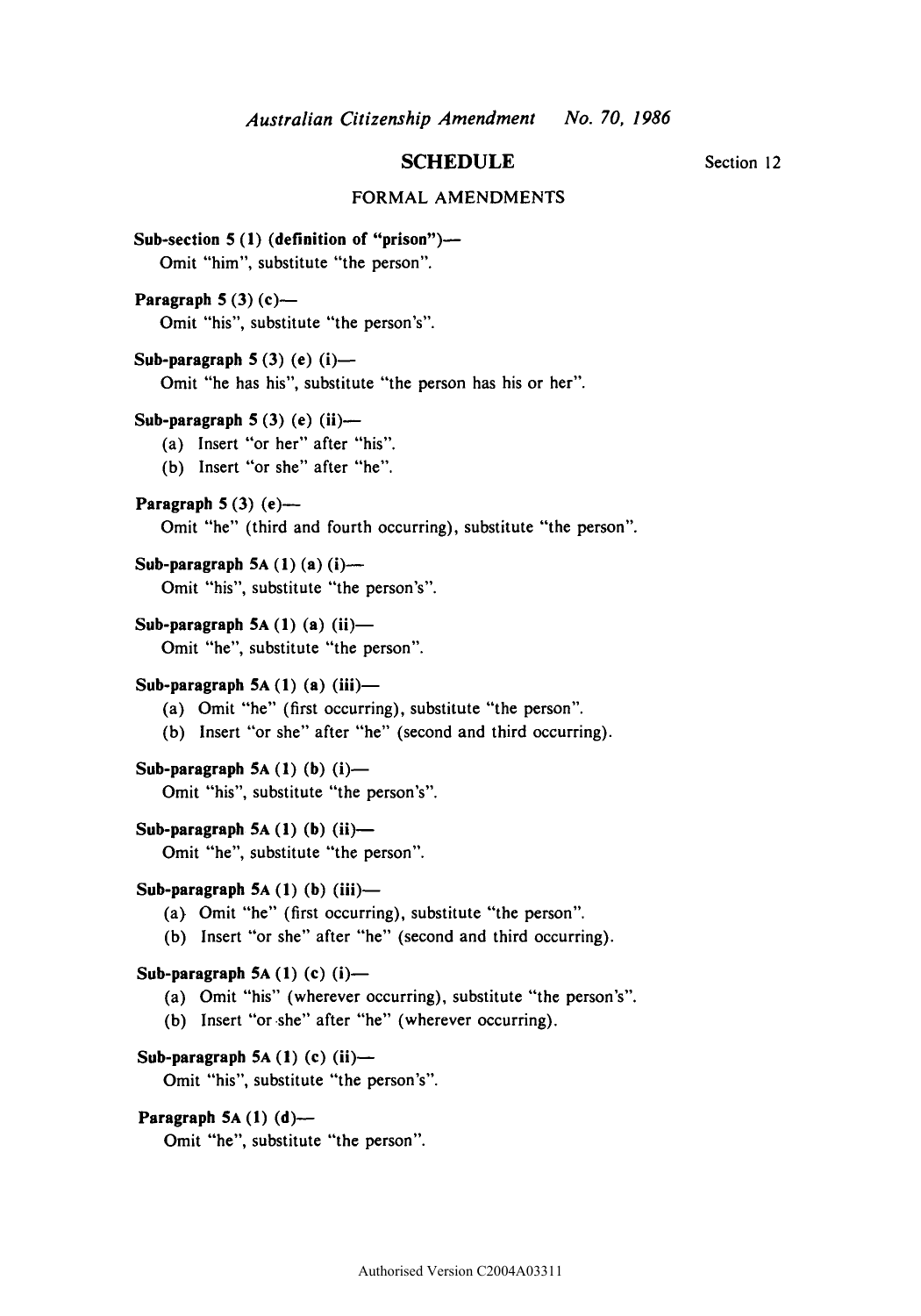**Sub-section 10 (3)—**  Omit "his", substitute "the person's".

**Sub-section 10 (5)—**  Omit "his", substitute "the person's".

**Paragraph 10A (b)—**  Omit "his", substitute "the person's".

**Paragraph 10B (1) (a)—**  Omit "his", substitute "the person's".

**Sub-section 13 (1)—**  Omit "his", substitute "the Minister's".

**Paragraph 13 (1) (a)—**  Omit "he", substitute "the person".

Paragraph 13 (1) (b)-Omit "he", substitute "the person".

**Paragraph 13 (1) (c)—**  Omit "he", substitute "the person".

**Paragraph 13 (1) (d)—**  Omit "he", substitute "the person".

**Paragraph 13 (1) (e)—**  Omit "he", substitute "the person".

**Paragraph 13 (1) (f)—**  Omit "he", substitute "the person".

**Paragraph 13 (1) (g)—**  Omit "he", substitute "the person".

**Paragraph 13(1 ) (h)—**  Omit "he", substitute "the person".

**Paragraph 13 (1) (j)—**  Omit "he", substitute "the person".

**Paragraph 13 (3) (b)—**  Omit "his", substitute "the person's".

**Paragraph 13 (4) (b)—**  Omit "his", substitute "the Minister's".

**Sub-section 13 (6)—**  Omit "he", substitute "the person".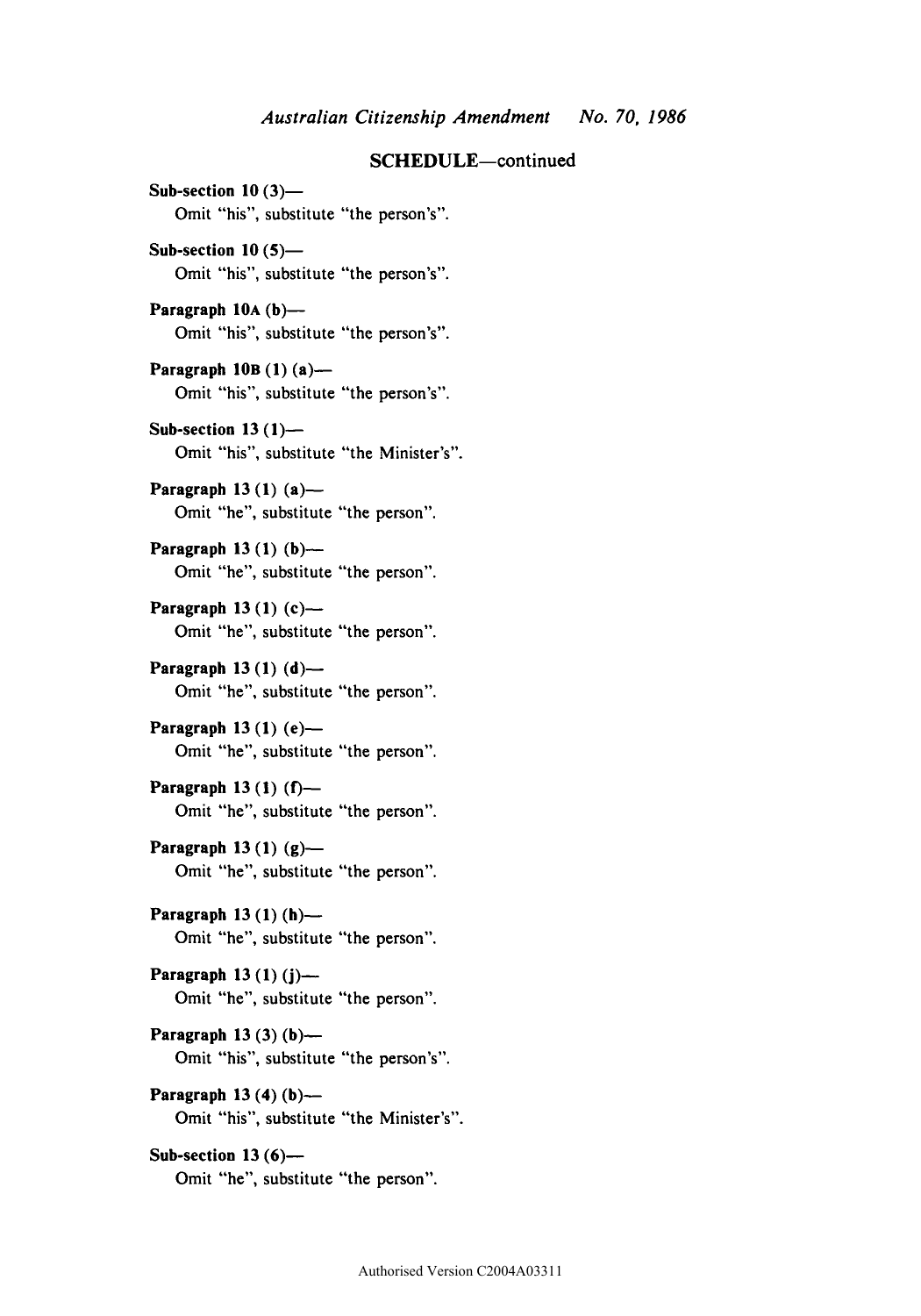**Sub-section 13 (9)—**  Omit "his", substitute "the Minister's".

**Sub-section 13 (10)—**  Omit "his", substitute "the Minister's".

**Paragraph 13 (11) (c)—**  Omit "him", substitute "the person".

**Paragraph 13(11)(e)** — Omit "his", substitute "the person's".

**Sub-section 13 (16)—**  Omit "his", substitute "the person's".

**Sub-section 13 (17)—**  Omit "his", substitute "the person's".

**Sub-paragraph 14 (1) (b) (i)—**  Omit "he" (wherever occurring), substitute "the Minister".

**Sub-paragraph 14 (1) (b) (ii)—**  Omit "he" (wherever occurring), substitute "the Minister".

**Sub-section 14(1) —**  Omit "his", substitute "the Minister".

**Paragraph 14 (4) (a)—**  Omit "his", substitute "the".

**Sub-section 15 (4)—**  Omit "his", substitute "the person's".

**Sub-section 18 (1)—**  Omit "his", substitute "the person's".

**Sub-section 18 (5A)—**  Omit "he", substitute "the Minister".

**Sub-section 18 (6)—**  Omit "he", substitute "the Minister".

**Sub-paragraph 21 (1) (a) (i)—**  Omit "his", substitute "the".

**Sub-paragraph 21 (1) (a) (ii)—** 

(a) Omit "his", substitute "the".

(b) Omit "he", substitute "the person".

#### **Sub-section 21 (1)—**

Omit "his" (last occurring), substitute "the Minister's".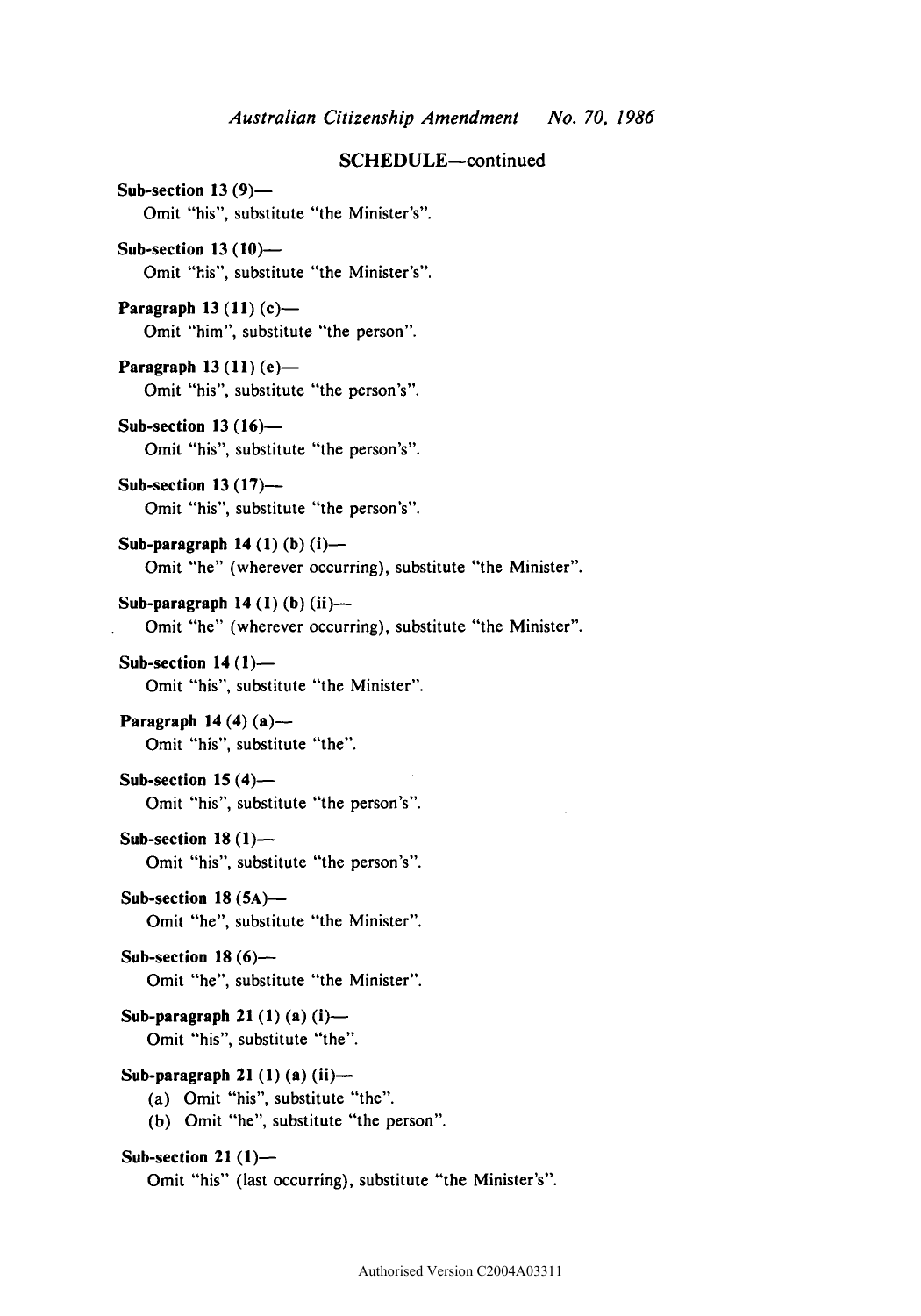Sub-section 21 $(3)$ —

Omit "his".

# **Sub-section 23 (2)—**

- (a) Omit "his" (first occurring).
- (b) Omit "his" (last occurring), substitute "the Minister's".

**Paragraph 23 (3) (b)—**  Omit "his".

> **Sub-section 23A (1)—**  Omit "he" (wherever occurring), substitute "the person".

**Sub-section 23B (1)—** 

Omit "he", substitute "the person".

### **Section 23C—**

- (a) Insert "or her" after "his" (wherever occurring).
- (b) Insert "or herself" after "himself".

**Sub-section 23D (1)—**  Omit "he", substitute "the Minister".

**Sub-paragraph 23D (3) (a) (ii)—**  Insert "or her" after "his".

**Sub-section 23D (4)—**  Omit "him", substitute "the child".

#### **Sub-section 32 (1)—**

Omit "his", substitute "the Minister's".

#### **Sub-section 32 (3)—**

Omit "he", substitute "the person".

**Sub-section 36 (1)—** 

Omit "his" (first occurring), substitute "the".

```
Paragraph 36 (1) (a)—
```
Omit "his", substitute "the applicant's".

#### **Paragraph 36 (1) (b)—**

Omit "his", substitute "the applicant's".

# **Sub-section 36 (2)—**

Omit "him", substitute "the applicant".

# **Sub-section 37 (1)—**

- (a) Omit "him", substitute "the Minister".
- (b) Omit "his", substitute "the Minister's".